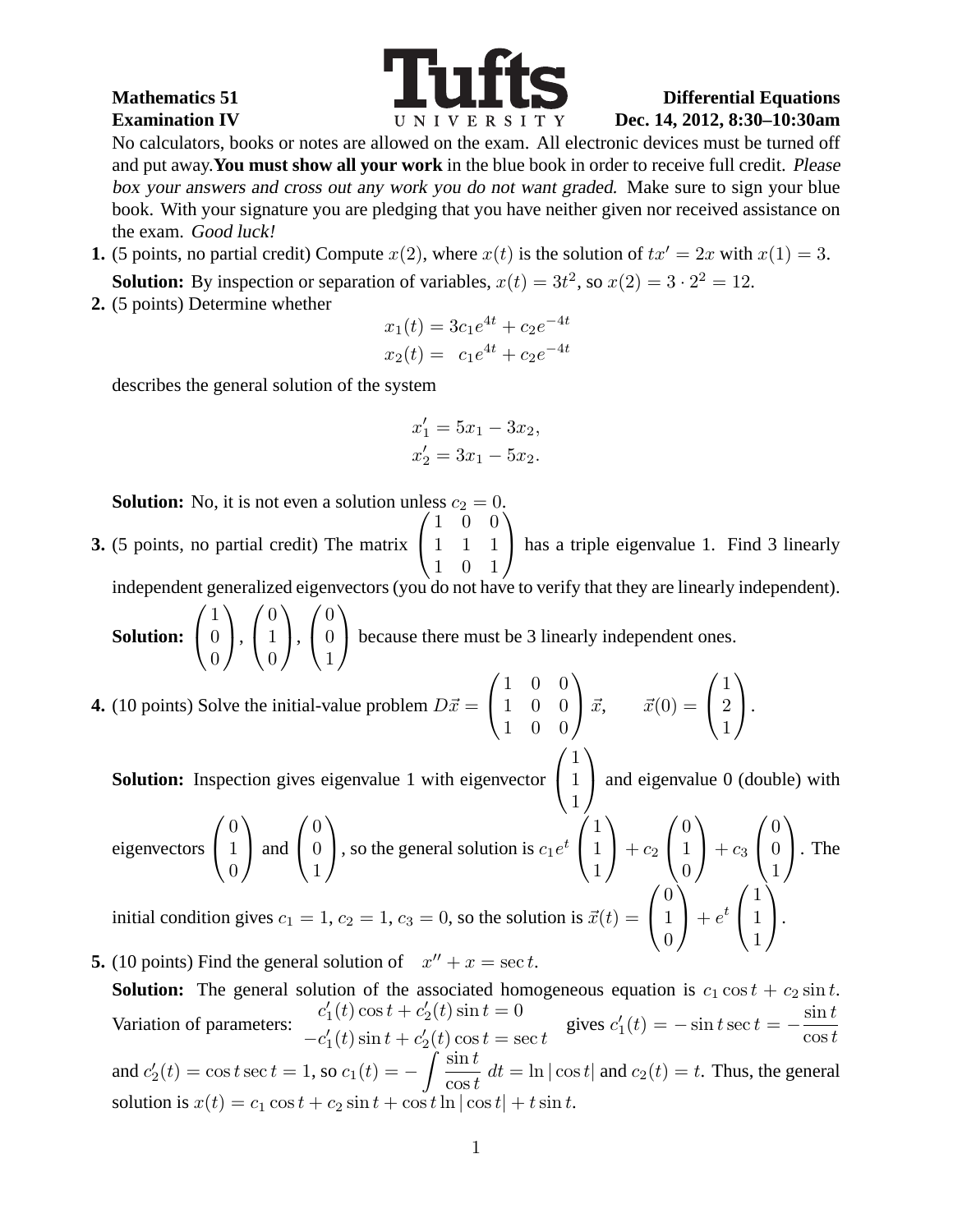**6.** (15 points, limited partial credit) Find the general solution of  $D\vec{x} =$  $\overline{\phantom{a}}$ 

 $1 \t0 \t0 \t-1 \t0$ You may use without checking that  $\sqrt{ }$  $\overline{\phantom{a}}$  $1 + \frac{t^2}{2}$  $t^2$ 1  $t^2/2$ t  $\setminus$  $\begin{matrix} \phantom{-} \\ \phantom{-} \end{matrix}$ ,  $\sqrt{ }$  $\overline{\phantom{a}}$ 1  $\theta$  $\theta$ 1  $\overline{0}$  $\setminus$  $\Bigg\}$ ,  $\sqrt{ }$  $\overline{\phantom{a}}$ t 1  $\theta$ t 1  $\setminus$ are linearly independent solutions.

**Solution:** Using the "free" eigenvalues 2, 3 with eigenvectors  $\vert$ 

, respectively:

 $\sqrt{ }$ 

 $\sqrt{ }$ 

 $\theta$ 1  $\theta$  $\theta$ 

 $\setminus$ 

 $\sqrt{ }$ 

 $\setminus$ 

 $\Bigg\}$ 

 $\vert$ 

 $\Bigg\}$ 

0 0 0 0 1 1 2 0 −1 1 1 0 3 −1 0 0 0 0 0 1

 $\setminus$ 

 $\left| \vec{x} \right|$ 

$$
\vec{x}(t) = c_1 \begin{pmatrix} 1 + (t^2/2) \\ t \\ 1 \\ t^2/2 \\ t \end{pmatrix} + c_2 \begin{pmatrix} 1 \\ 0 \\ 0 \\ 1 \\ 0 \end{pmatrix} + c_3 \begin{pmatrix} t \\ 1 \\ 0 \\ t \\ 1 \end{pmatrix} + c_4 e^{2t} \begin{pmatrix} 0 \\ 1 \\ 0 \\ 0 \\ 0 \end{pmatrix} + c_5 e^{3t} \begin{pmatrix} 0 \\ 0 \\ 1 \\ 0 \\ 0 \end{pmatrix}.
$$

**7.** (10 points) Show that any set of vectors that includes  $\vec{0}$  is linearly dependent. (No credit for answers with over <sup>15</sup> words.)

**Solution:**  $1 \cdot \vec{0} + 0 \cdot \vec{v}_2 + \cdots + 0 \cdot \vec{v}_n = \vec{0}$  is a nontrivial linear combination.

$$
\frac{dx}{dt} = y,
$$

$$
\frac{dy}{dt} = e^x y -
$$

 $x.$ 

**a.** Find all equilibria.

**8.** (15 points) Consider the system

**Solution:** (0, 0) only.

**b.** Draw the phase portrait of the linearization of each equilibrium.

**Solution:** Outward spirals, clockwise because  $\begin{pmatrix} 0 & 1 \\ -1 & 1 \end{pmatrix} \begin{pmatrix} 1 & 0 \\ 0 & 1 \end{pmatrix}$  $\setminus$ =  $\begin{pmatrix} 0 \\ 0 \end{pmatrix}$ −1 .



**c .** For each equilibrium determine whether the Hartman–Grobman Theorem applies.

**Solution:** It does, since both eigenvalues have real part  $1/2 \neq 0$ .

**d.** Decide whether  $E(x, y) = -x^2 - y^2$  is a constant of motion.

**Solution:** No:  $(\partial E/\partial x)x' + (\partial E/\partial y)y' = -2xy - 2e^x y^2 + 2xy = -2e^x y^2 < 0$  for  $y \neq 0$ . **e.** Decide whether  $E(x, y) = -x^2 - y^2$  is a Lyapunov function.

**Solution:** Yes:  $(\partial E/\partial x)x' + (\partial E/\partial y)y' = -2xy - 2e^x y^2 + 2xy = -2e^x y^2 < 0$  for  $y \neq 0$ . **f .** Classify each equilibrium as an attractor, a repeller, or neither of these.

**Solution:** By inspection,  $(0, 0)$  is a global maximum for the Lyapunov function, hence a repeller. **Or:** The linearization at the origin is  $\begin{pmatrix} 0 & 1 \\ -1 & 1 \end{pmatrix}$ , and it has eigenvalues  $(1 \pm \sqrt{3}i)/2$ , so  $(0, 0)$  is a repeller by the Hartman–Grobman Theorem.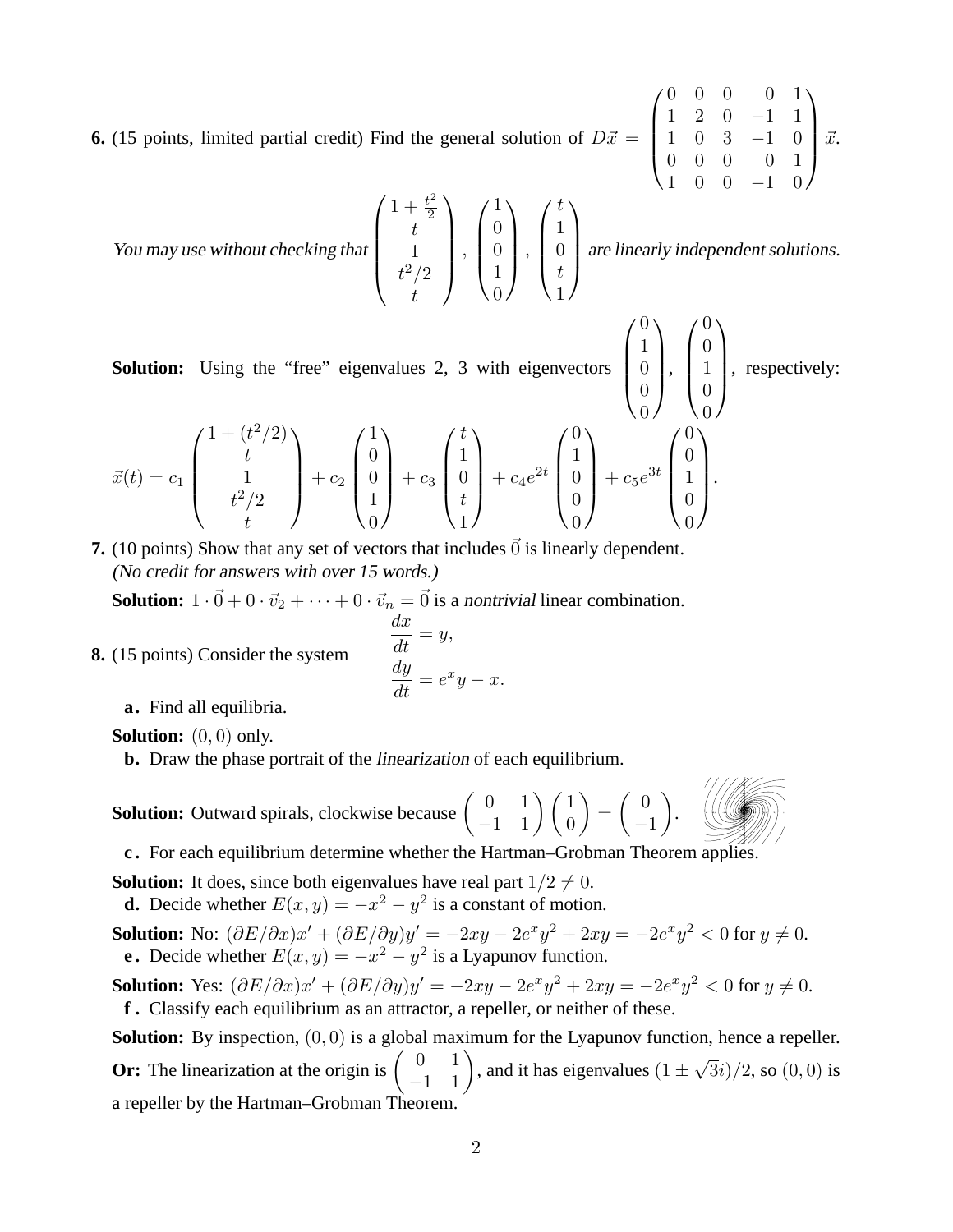## **g.** Determine the stability of each equilibrium.

**Solution:** Being a repeller, the origin is unstable.

**h.** Decide whether this system of differential equations has a closed integral curve.

**Solution:** No:  $\frac{\partial f}{\partial x}$  $rac{\delta y}{\partial x} +$  $\partial g$  $\frac{\partial g}{\partial y} = e^x > 0$  everywhere,  $\mathbf{O}$ r:  $2rr' = 2xy + 2y(e^x y - x) = 2e^x y^2 > 0$  for  $y \neq 0$ , so  $r = \sqrt{x^2 + y^2}$  is strictly increasing, **Or:** There is a Lyapunov function.

**9.** (10 points) Solve  $(D^3 - D)x = \begin{cases} 1 & t < 2 \\ 0 & t > 2 \end{cases}$ 0  $t \geq 2$  $x(0) = x'(0) = x''(0) = 0.$ 

**Solution:** Rewrite as  $(D^3 - D)x = 1 - u_2(t)$  to get  $\mathcal{L}[x] = \frac{1}{s^2(s^2 - 1)}$  –  $e^{-2s}$  $\frac{e}{s^2(s^2-1)}$ .

$$
\frac{1}{s^2(s^2-1)} = \frac{s^2-(s^2-1)}{s^2(s^2-1)} = \frac{1}{s^2-1} - \frac{1}{s^2} = \frac{1}{(s-1)(s+1)} - \frac{1}{s^2} = \frac{1}{2} \frac{(s+1)-(s-1)}{(s-1)(s+1)} - \frac{1}{s^2},
$$

$$
\text{so } \mathcal{L}^{-1}[\frac{1}{s^2(s^2-1)}] = \frac{1}{2}(e^t - e^{-t}) - t, \mathcal{L}^{-1}[\frac{e^{-2s}}{s^2(s^2-1)}] = u_2(t)\Big(\frac{1}{2}(e^{t-2} - e^{-(t-2)}) - (t-2)\Big),
$$
  
and  $x = \mathcal{L}^{-1}[\frac{1}{s^2(s^2-1)} - \frac{e^{-2s}}{s^2(s^2-1)}] = \frac{1}{2}(e^t - e^{-t}) - t - \frac{1}{2}u_2(t)(e^{t-2} - e^{2-t} - 2t + 4).$ 

**10.** (10 points) Consider the differential equation  $x'' + tx' + x = 2t$ .

**a.** Find the power-series expansion of the solution with  $x(0) = 0, x'(0) = 1$ . **Solution:**  $x(t) = t$  by inspection **Or:** write  $x(t) = \sum_{k=0}^{\infty} b_k t^k$  to get  $b_0 = 0$ ,  $b_1 = 1$  from the initial values and  $\sum_{k=2}^{\infty} b_{k+2}(k+2)(k+1)t^k + b_k t^k + b_k t^k = 2t$  from the differential equation.  $k=0$ For  $k = 0$  this gives  $2b_2 + b_0 = 0$  hence  $b_2 = 0$ , and for  $k = 1$  we get  $6b_3 + 2b_1 = 2$ , hence  $b_3 = 0$ . For  $k > 1$ , the recursion  $b_{k+2} = -\frac{b_k}{k+1}$  $\frac{\partial k}{\partial k+2}$  gives  $b_{k+2} = 0$ , so the expansion is  $x(t) = t$ . [The expansion around  $t = a$  would be  $x(t) = a + (t - a)$ .] Equivalent approach: The initial data tell us that  $x(t) = t + b_2 t^2 + \dots$ , so write

$$
x: \t t + b_2t^2 + b_3t^3 +\ntx': \t t + 2b_2t^2 + 3b_3t^3 +\nx'' : 2b_2 + 6b_3t + 12b_4t^2 +
$$

These add to 2t if we take all  $b_i = 0$ .

**b.** Find the equivalent system of differential equations.

Solution: 
$$
D\vec{x} = \begin{pmatrix} 0 & 1 \\ -1 & -t \end{pmatrix} \vec{x} + \begin{pmatrix} 0 \\ 2t \end{pmatrix}.
$$

**c**. Find the solution of that system for which  $\vec{x}(0) = \begin{pmatrix} 0 \\ 1 \end{pmatrix}$ 1 .

**Solution:**  $\vec{x}(t) = \begin{pmatrix} t \\ 1 \end{pmatrix}$ 1 from the first part.